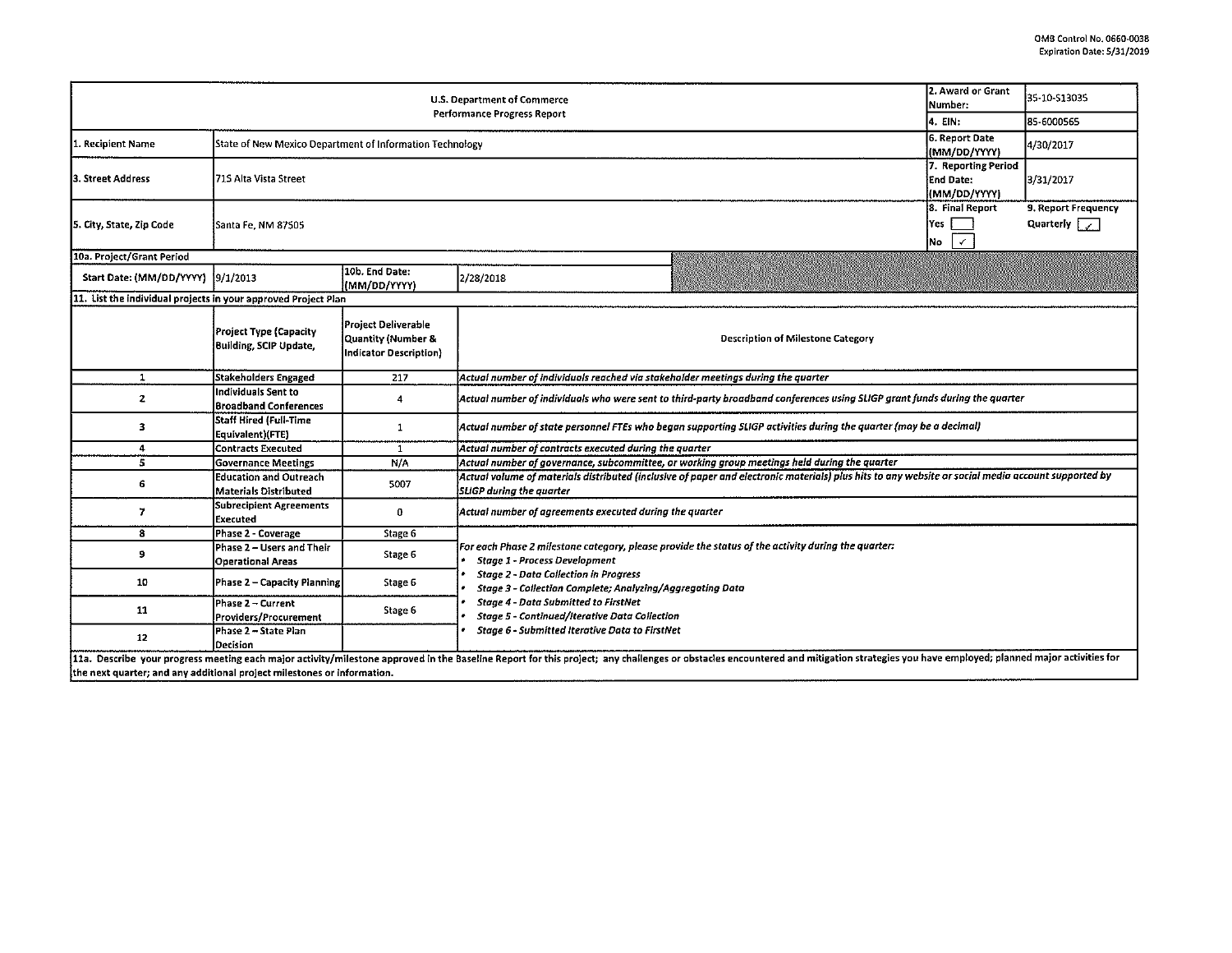During this quarter, the New Mexico SLIGP effort toward meeting milestones took a more strategic direction. Overall, the State continues its outreach and education to stakeholders; the focus in outreach is to identify key partners who will work with the SPOC and his team in planning for receipt and review of the FirstNet State Plan. Many of the individuals and groups had presentations from the DoIT team earlier, so there was a good basic knowledge of FirstNet and what it can bring to the state to enhance its capabilities in public safety. Hiring a Deputy SPOC during this time brought the focus of outreach to identifying key partners, reaching out and developing a working strategy with tribal representatives, and planning forward for how best to review the Draft Plan. The new Deputy SPOC started mid-quarter and it was also the middle of the legislative session, so numbers were not as high as in earlier quarters. Challenges lie primarily in changing the focus of the outreach to ask for participation from identified stakeholders. Most of those reached in the state were glad to know the FirstNet efforts in the state were ramping up again. Mitigation strategy as taken by the SPOC was to hire someone familiar with the state and federal actors, the FirstNet project as a whole with the ability to ask question The staff of the project have been diligent through transitions and remain invested in the success of the project. Plans for the next quarter include a state stakeholder meeting to discuss plans for review of the State Pla multi State SPOC meeting to share ideas for reviewing the draft state plans, reviewing and updating **NM** coverage maps to provide a big picture of the current and projected landscape for deployment, reviewing potential procurement issues that may arise, research and consider any legal issues about which the Governor should be aware, review Early Builder assets or consideration of use by Firs!Net and work with Firs!Net on lessons learned, work with Tribal SME lo ensure state/tribal issues are clear as to relationships. There are 23 separate tribal entities with whom we will be working, at least one lies across multiple state borders. The SPOC will be meeting with AT&T and FirstNet mid-second quarter.

# Broadband Conferences:

SWBCWG Albuquerque, New Mexico Held at the Expo New Mexico/New Mexico State Fair Grounds - Mike Rohrbacher and Nick Cadena attended. International Wireless Communications Expo held in Las Vegas, Nevada - Mike Rohrbacher and Victoria Garcia attended.

### Contract Executions:

Xynergy Inc. Web Design and Development contract for the enhancement project for the New Mexico Public Safety Broadband Network website which provide education and outreach functions for the Grant; contract awarded 12/8/20 the amount of \$39,200.

## Education and Outreach Material:

• The New Mexico FirstNet website had a total of 4,295 access hits this quarter; January 2017 1,677, February 2017 926, and March 2017 1,692.

• 1/17/2017 - 1/19/2017 New Mexico Association of Counties 2017 Legislative conference held at the Santa Fe Convention Center - Peter Gonzales, Sherrie Catanach, and Mary Ortega worked the exhibit and presented to 712 atte 128 sponser/exhibitors registrants.

## Phase 2/Stages 2-6 - Coverage, Users and Their Operational Areas, Capacity Planning (Data Collection):

Stage-1 Process Development (complete];

State-2 Data Collection in progress (second round complete];

Stage-3 Collection complete, analyzing/aggregating data (second round complete);

Stage-4 Data submitted to FirstNet (second round complete);

Stage-5 Continued/iterative data collection (second round complete]; and

State-6 Submitted iterative data to FirstNet (second round submitted].

constructs and the product of the control of the controller of the product of the length outstanding legal and business issues. Governance is not finalized. Though outreach that occurred in the past was excellent in creati of time to deployment has always been a challenge. Even if the Governor opts-in, deployment will most likely not begin before five years. By then, many champions may have moved on. There are still business and legal issues considered which have not, heretofore, been addressed. The Deputy SPOC is raising these issues in anticipation of a thorough review of the State Plan. One last risk is how the tribal entities within the state may agree/dis decision made by a Governor. Tribal entities as sovereign nations remain an outstanding issue.

# **State Match \$474,856.00:**

• Federal Engineering Inc. Contact for LTE Capabilities Assessment \$113,526.24

• Federal Engineering Inc. Contact for LTE Needs Assessment/Gap Analysis \$37,316.92

• Business Analysis Position for the State's FY2014 (547,919.08 Salary and \$21,617.19 Fringe) for a total of \$69,536.27

• Business Analysis Position for the State's FY2015 (\$62,879.23 Salary and \$24,751.90 Fringe) for a total of \$87,631.13

• Business Analysis Position for the State's FY2016 (\$61,861.88 Salary and \$24,514.74 Fringe) for a total of \$86,376.62

• IT Technology Officer Position for the State's FY2D17 (\$61,437.07 Salary and S19,031. 75 Fringe) for a total of \$80,468.82

11b. If the project team anticipates requesting any changes to the approved Baseline Report in the next quarter, describe those below. Note that any substantive changes to the Baseline Report must be approved by the Depart Commerce before implementation.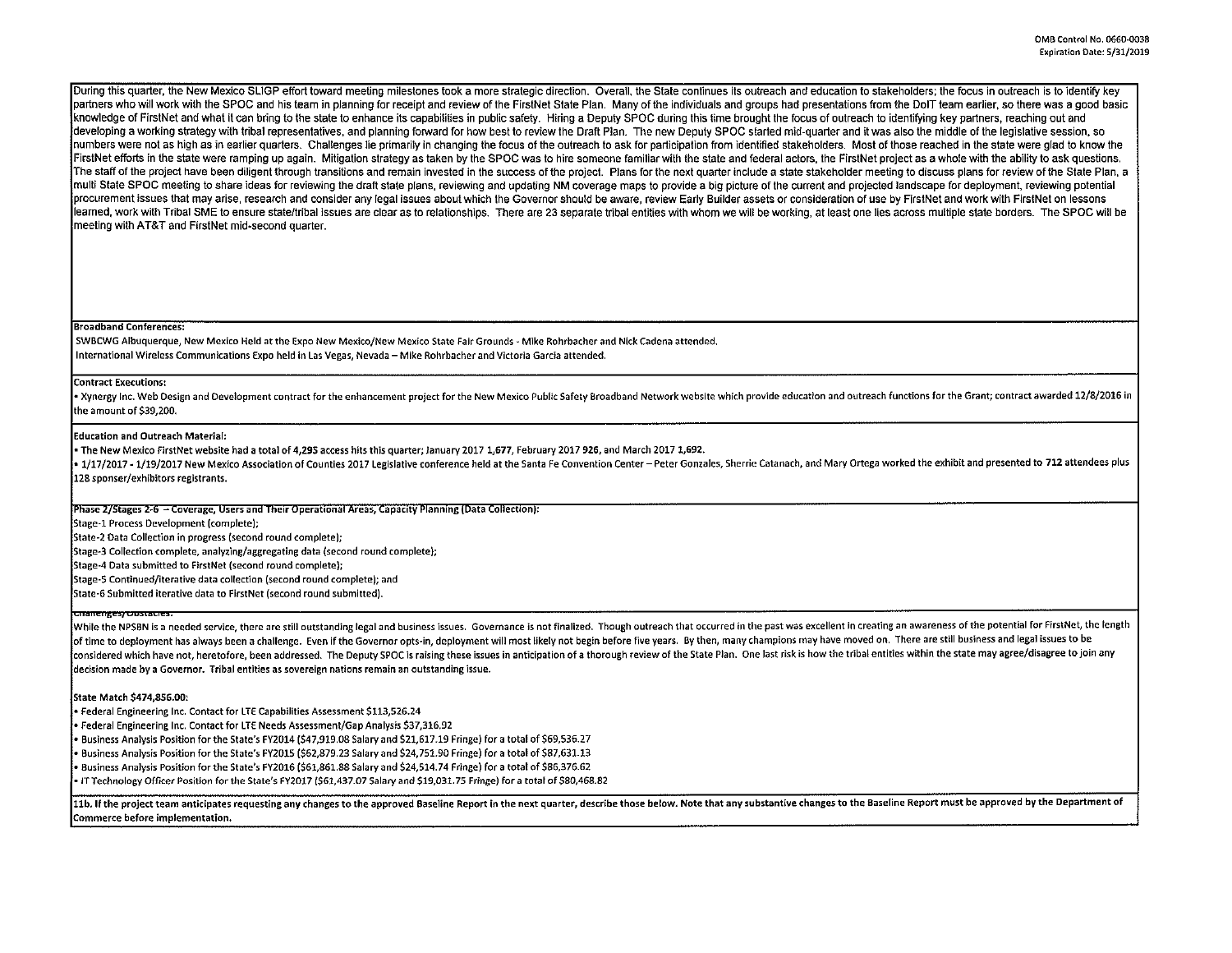N/A

ilc. Provide any other information that would be useful to NTIA as it assesses this project's progress.<br>State and over the comments to be important or praiming daster of the state of the state frampless into the state into tribal leaders and working with the SPOC to determine the best governance model for the state. Meetings have been held with the Department of Public Safety, Chief of Police and his communications director; Chief Informatio the City of Albuquerque, County Emergency Services Director, Chief of Staff for the Mayor of Albuquerque, New Mexico Municipal League in anticipation of meetings with municipal leadership and the Public Regulation Commissi Deputy SPOC and the Communications Manager attended the International Wireless Communication's Expo and collaborated with other SPOCs, engaged with FirstNet leadership as part of its announcement of its partner, AT&T, obta updates on technology and examined technologies to enhance the state's capabilities as a part of the possible opting-in of the State. Meetings also included Department of Homeland Security Office of Emergency Communication SAFECOM leadership, all in contemplation of the governor's decision. The New Mexico Public Safety Broadband Network web enhancement project is moving forward.

Meetings with key stakeholders continue to be scheduled into the next quarter; this is particularly important as it is anticipated the draft state plan may be delivered by late summer/early fall. Analysis of the second rou continues to be examined as new information comes forward which may be relevant for review of the state plan. In anticipation of the plan delivery, the state plans "mini-summits" with key SME/Stakeholders to prepare them, leadership and others who will add value to the review. Contract work for the website enhancement will be schedule for the next two quarters. There is no annual meeting contemplated at this time. Depending on direction of its partner, other state meetings may be scheduled, but it is anticipated they will be more focused.

lld. Describe any success stories or best practices you have identified, Please be as specific as possible.

N/A

12. Personnel

12a, If the project is not fully staffed, describe how any lack of staffing may impact the project's time line and when the project will be fully staffed.

**N/A** 

| 12b. Staffing Table - Please include all staff that have contributed time to the project. Please do not remove individuals from this table. |                                       |              |                                                                                                                                       |                      |                               |                   |                 |                                         |                                          |
|---------------------------------------------------------------------------------------------------------------------------------------------|---------------------------------------|--------------|---------------------------------------------------------------------------------------------------------------------------------------|----------------------|-------------------------------|-------------------|-----------------|-----------------------------------------|------------------------------------------|
| Job Title                                                                                                                                   | FTE%                                  |              | Project (s) Assigned                                                                                                                  |                      |                               |                   |                 |                                         | Change                                   |
| <b>Business Analyst</b>                                                                                                                     | 0%                                    | <b>SLIGP</b> |                                                                                                                                       |                      |                               |                   |                 |                                         | No Change                                |
| IT Technology Officer                                                                                                                       | 100%                                  | <b>SLIGP</b> | No Change                                                                                                                             |                      |                               |                   |                 |                                         |                                          |
| Financial Coordinator -<br>Advanced                                                                                                         | 100%                                  | <b>SLIGP</b> |                                                                                                                                       |                      |                               |                   |                 |                                         | No Change                                |
| Financial Specialist - Advanced                                                                                                             | 0%                                    | Isugp        | No Change                                                                                                                             |                      |                               |                   |                 |                                         |                                          |
| Financial Coordinator -<br>Operational                                                                                                      | 0%                                    | <b>SLIGP</b> |                                                                                                                                       |                      |                               |                   |                 |                                         | No Change                                |
| <b>Administrative Services</b><br>Coordinator                                                                                               | 100%                                  | <b>SLIGP</b> |                                                                                                                                       |                      |                               |                   |                 |                                         | No Change                                |
| Program Manager                                                                                                                             | 100%                                  | <b>SLIGP</b> |                                                                                                                                       |                      |                               |                   |                 |                                         | Change                                   |
| 13. Subcontracts (Vendors and/or Subrecipients)                                                                                             |                                       |              |                                                                                                                                       |                      |                               |                   |                 |                                         |                                          |
|                                                                                                                                             |                                       |              | 13a. Subcontracts Table - Include all subcontractors. The totals from this table must equal the "Subcontracts Total" in Question 14f. |                      |                               |                   |                 |                                         |                                          |
| Name                                                                                                                                        | <b>Subcontract Purpose</b>            |              | Түре<br>(Vendor/Subrec.)                                                                                                              | RFP/RFQ Issued (Y/N) | Contract<br>Executed<br>(Y/N) | <b>Start Date</b> | <b>End Date</b> | <b>Total Federal Funds</b><br>Allocated | <b>Total Matching Funds</b><br>Allocated |
| Keller and Heckman                                                                                                                          | Legal Support                         |              | Vendor                                                                                                                                | N                    | v                             | 11/12/2014        | 11/17/2015      | \$300,000.00                            | \$0.00                                   |
| New Mexico First                                                                                                                            | <b>Facilitation of Annual Meeting</b> |              | Vendor                                                                                                                                | N                    | Y                             | 12/1/2014         | 12/30/2014      | \$44,191.00                             | \$0.00                                   |
| <b>CTS</b>                                                                                                                                  | <b>Outreach Material</b>              |              | Vendor                                                                                                                                | N                    | v                             | 9/18/2014         | 6/30/2016       | \$11,101.30                             | \$0.00                                   |
| <b>Excel Staffing</b>                                                                                                                       | <b>Technical Writing Services</b>     |              | Vendor                                                                                                                                | N                    | v                             | 5/15/2014         | 6/30/2014       | \$13,582.15                             | 56,791.11                                |
| <b>Excel Staffing</b>                                                                                                                       | Administrative Services               |              | Vendor                                                                                                                                | N                    | v                             | 5/15/2014         | 6/30/2014       | \$8,417.90                              | \$5,611.92                               |
| <b>Excel Staffing</b>                                                                                                                       | <b>Fechnical Writing Services</b>     |              | Vendor                                                                                                                                | N                    | v                             | 7/1/2014          | 12/31/2014      | \$49,801.18                             | \$0.00                                   |
| <b>Excel Staffing</b>                                                                                                                       | Administrative Services               |              | Vendor                                                                                                                                | N                    | Y                             | 7/1/2014          | 9/30/2015       | \$53,669.44                             | \$0.00                                   |
| <b>Excel Staffing</b>                                                                                                                       | Technical Writing Services            |              | Vendor                                                                                                                                | N                    | v                             | 1/30/2015         | 6/30/2015       | \$19,152.00                             | \$0.00                                   |
| <b>Excel Staffing</b>                                                                                                                       | Administrative Services               |              | <b>Vendor</b>                                                                                                                         | N                    | v                             | 4/7/2014          | 6/30/2015       | \$5,560.80                              | \$0.00                                   |
| <b>Excel Staffing</b>                                                                                                                       | <b>Technical Writing Services</b>     |              | lVendor                                                                                                                               | N                    | ٧                             | 4/30/2015         | 6/30/2015       | \$16,024.00                             | \$0.00                                   |